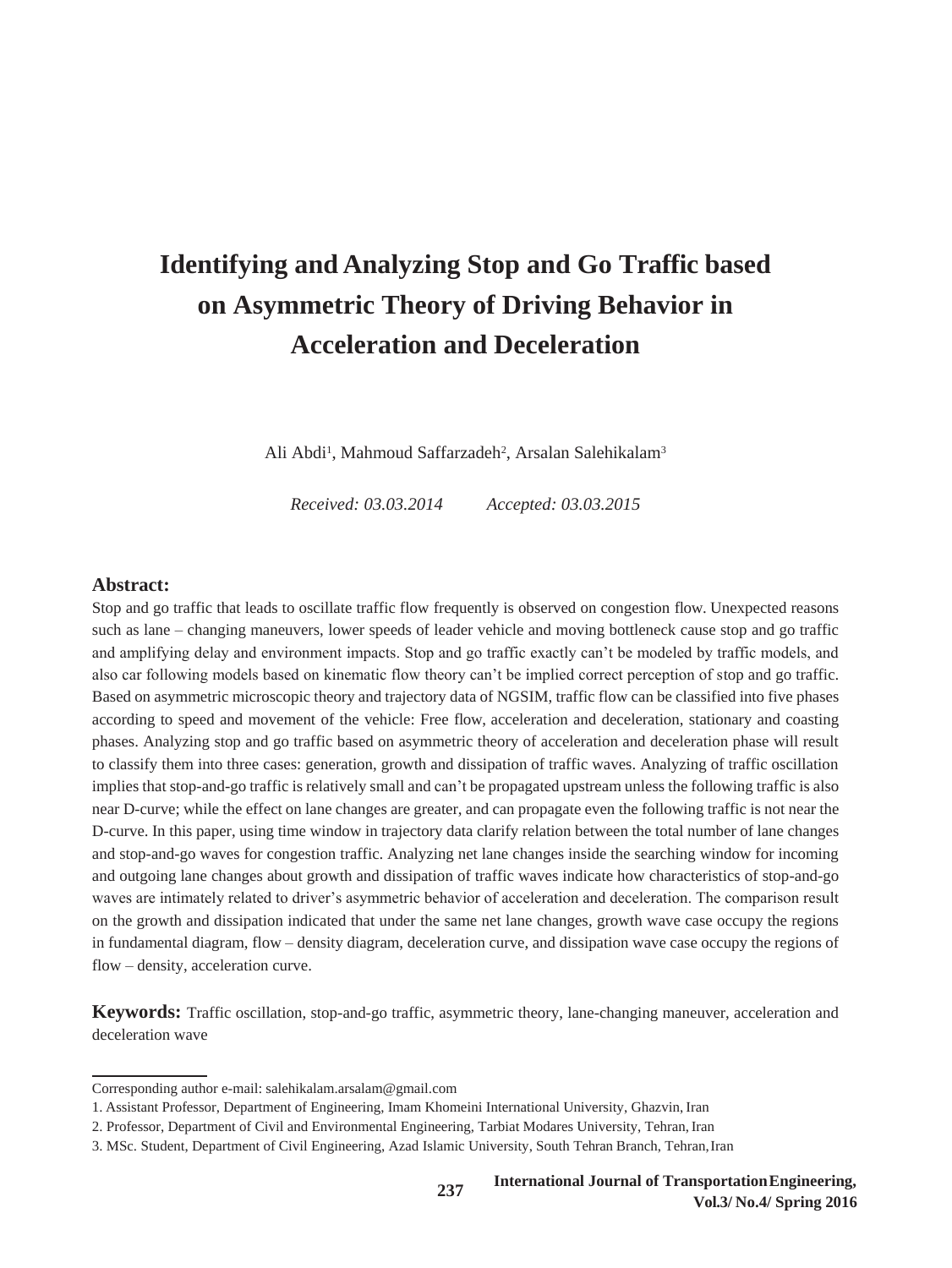# **1. Introduction**

Stop-and-go driving, or simply traffic oscillation, has raised much concern in the literature due to its severe negative impacts: increased fuel consumption, greenhouse emissions and safety risks [Bilbao-Ubillos, 2008 Zheng, et al, 2011a Zheng,et al, 2011b].Unfortunately, our understanding of this type of the oscillations in con- gested traffic is still limited. On the one hand, detailed vehicle trajectories data are very scarce, and aggre- gated sensor data are often noisy and insufficient. On the other hand, few attempts have been made to vali- date the oscillations predicted by existing traffic flow models, which are often a result of mathematical cu- riosities rather than driving behavior. A traffic oscilla- tion has two components, formation and propagation. It is known that the formation can be caused by lane- changing activity (Laval and Daganzo, 2006, Ahn and Cassidy, 2006, Laval, 2005) or in general any kind of moving bottleneck (Koshi et al., 1992, Laval, 2006). LWR (Lighthill and Whitham, 1955; Richards, 1956) theory is the first order model for traffic dynamics. It has shown good agreements with experimental observa- tions in congested traffic. but as a coarse representation of traffic, it cannot satisfactorily explain the mechanism of some traffic phenomena such as stop-and-go traffic [Richards, 1956 , Lighthill, Whitham,1955]. Daganzo (1997) pointed out the limitations of LWR model: (1) driver difference, (2) vehicular motion through shock, and (3) traffic instability. Recently, Nagel and Nelson (2005) pointed out the limitations of LWR theory in addressing 1) unstable flow, 2) spontaneous breakdown, 3) two-capacity phenomenon (or "capacity drop";

Banks, 1991). Analyzing aggregate detector data, Kerner (Kerner and Rehborn, 1996a, 1996b, 1999; Kerner, 2004) has developed a three-phase traffic theory. He classified traffic into 3 phases: free flow, synchronized flow, and wide moving jam. He tried to explain spatialtemporal traffic patterns using transitions between these three phases. Although he was not the first, he pointed out two empirical phenomena: (1) synchronization of average speed between different freeway lanes and (2) wide spreading of empirical data in flow-densityplane. From these perspectives, Kerner concluded that there does not exist any fundamental relationship in congested region. Furthermore, diverse situation of traffic such

as lane changing, merging and diverging also contribute to the wide scattering. For example, in multilane freeway, lane changes can cause speed synchronization. Therefore, the two phenomena Kerner pointed are not unique features of three-phase theory, and can also be understood in fundamental diagram perspectives. Ahn presented that lane change maneuvers create stop and go traffic. Sudden braking effect results in stop and go traffic [Ahn, Cassidy, 2007 , Daganzo, 2006 , Daganzo, 1997]. Applying Newell's (2002) simplified car-following theory, the trajectory of the following vehicle is always parallel to the lead vehicle, and the wave speeds of stop-and-go traffic are same for both deceleration and acceleration for the same vehicle. In reality, it can be easily found that the trajectories in the stop-and-go traffic are not parallel, and the wave speeds for acceleration and deceleration are not same [Newell, 2002]. In Del Castillo's model (2001), vehicle trajectories do not need to be parallel, but wave speeds are same (figure 1). However, waves grow in dense traffic flow and decay in low density flow.

Kim and Zhang (2004) used a stochastic gap time which change over time for each driver and causes different wave speeds for acceleration and deceleration, but still their vehicle trajectories are parallel. Both Del Castillo and Kim and Zhang noticed that the time headway distribution affects the future state of stop-and-go traffic, i.e. with larger headways, stop-and-go wave's decay, and short headway makes the waves grow. But, their approach is limited because they simply regarded time headway as random variable changing over time. A deceleration model can be derived from the safety distance calculation in car-following based on the approach suggested by Gipps (1981). In stationary carfollowing state, a following vehicle has to keep minimum safe driving spacing for a given speed. Daganzo's searches indicate that stop and go wave model similar to Newell's model based on flow – density triangular diagram [Daganzo 2006]. The first traffic observations related to acceleration-deceleration asymmetry was obtained by Forbes (1965), Foote (1965), and Edie (1965). Forbes (1965) noticed that the driver's response is slower in acceleration than in deceleration. Figure 2 shows diverse driver response times by Forbes (1965), which shows the impact of response time on traffic flow. Re-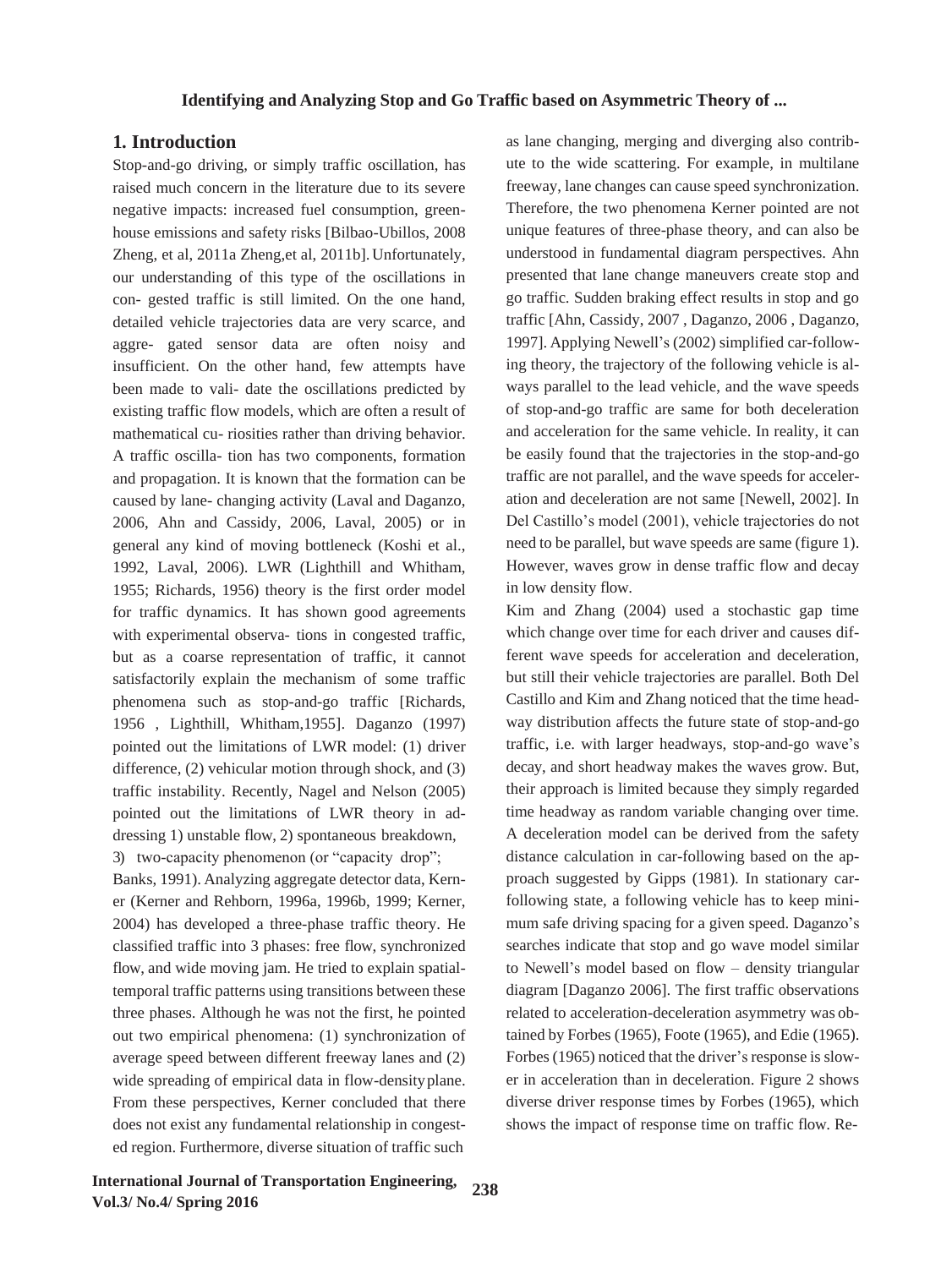

1. Wave decays 2. Wave growth

**Figure1. Dell Castillo's Model (Del Castillo's, 2001**(

sponse time and flow show negative relationship. With higher response time, accelerating vehicles recovering from a slowdown have lower flow.

Foote (1965) observed traffic data obtained in tunnels. Dividing platoons into three types: constant speed, accelerating and decelerating, he traced the platoons, and found that decelerating vehicles have higher flow for given speed than the other types of platoon. Edie (1965) investigated platoon behaviors using analyzed data from aerial photos taken in 6 seconds interval. His study site is one lane of the George Washington Bridge which was not affected by lane changing behaviors. Based on the observations showing asymmetric behavior by Forbes, Foote, and Edie, Newell suggested two separate curves for acceleration and deceleration in congested traffic as shown in figure 3. As illustrated in the figure, the spacing in acceleration is always larger than the one in deceleration for the same speed. This

asymmetry in acceleration - deceleration forms a clockwise loop in flow-density plane like Edie's (1965) results shown. Different from Forbes (1965) who noticed only response time change and assumed same jam density, Newell used different jam spacing d0, d1 for deceleration and acceleration respectively. He also ascribed the cause of traffic instability allowing the growth of a small perturbation, to the wave speed difference inherent from the asymmetry.

Laval and Leclercq (2010) conjectured that the formation and propagation of traffic oscillations were due to the aggressive or timid driver behavior. This study suggests a new perspective to explain the mechanism of formation and propagation for traffic oscillations. However, the behavioral model assumed in this model has not been verified empirically. Additionally, this model assumed that drivers behave homogeneously in equilibrium (i.e., following the same fundamental dia-



**Figure 2. Response time (Forbes, 1965)** 

**239**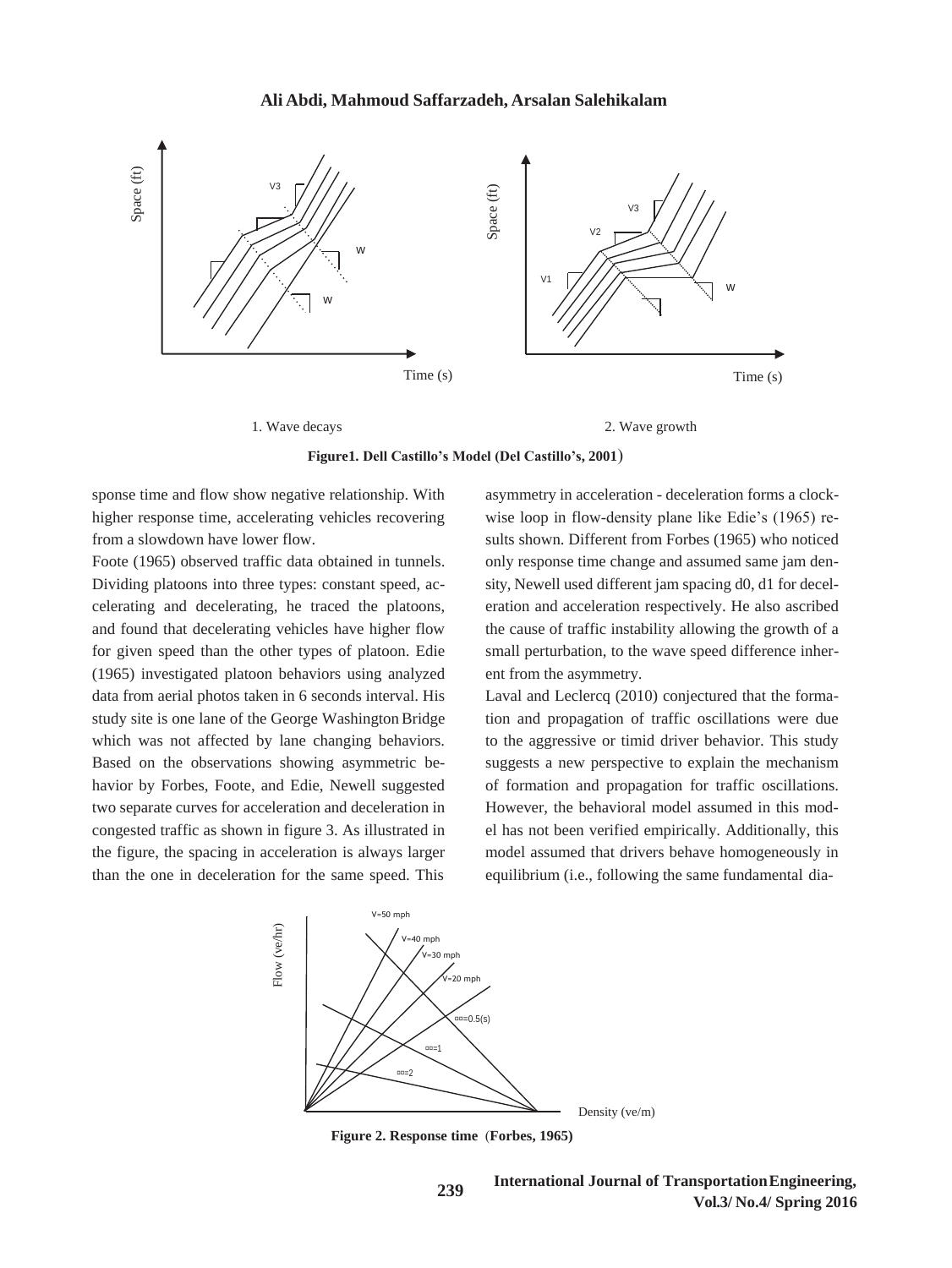

**Figure 3. Newell's two-curve theory in congested traffic (Newell, 1965)**

gram) and consistently before and after traffic oscillations. These assumptions, however, were not validated by empirical observations. Zielke's researches indicate that wave speed divides into three different regions without regarding different properties. They founded that lane change maneuvers result in developing stop and go traffic waves in platoon [Zielke, Bertini, Treiber, 2008]. In this research, stop and go traffic properties are compared based on asymmetric theory. Also, traffic oscillation is classified into two cases, growth and dissipation case. These cases are compared according to lane change maneuvers.

#### **2. Methodology**

First stop and go wave in platoon is presented based on asymmetric theory, in order to determine difference between stop and go wave based on asymmetric theory and Newell's car following model. Then there is a comparison between both two theory and between traffic instability and lane change diffusion wave based on asymmetric theory.

**2.1 Asymmetric Driving Behavior Theory**  Asymmetric behavior theory is based on different reactions of drivers during deceleration and acceleration phase. It results in asymmetric spacing in two phases. Figure 4 shows an individual vehicle's traffic state of NGSIM data can be classified into five phases: free flow, acceleration, deceleration, stationary and coasting. According to figure 5, flow-density and spacing – speed planes present based on this theory. It is able to explain phase transitions between two phases and describe traffic equilibrium that exists as two dimensional area bounded by A-curve and D-curve. And also, that theory is able to explain several complex traffic phenomena of driver behavior in congested traffic[Yeo, H. 2008, Jonghae, S., Hwasoo,Y. Alexander,S. 2012].

#### **2.1.1 Free Flow**

Free flow is a traffic state in which a small disturbance doesn't affect upstream traffic. In other words, if a vehicle is in free flow phase, a small speed change or spacing change from leader vehicle doesn't trigger a deceleration action of the subject vehicle. In free flow, drivers run at their desired speed which is usually a maximum speed.

**2.1.2 Deceleration and Acceleration Phase**  Acceleration phase is a state in which a vehicle is speeding up to catch up with the speed of the leader vehicle or reduce spacing. Deceleration (acceleration) curve for one vehicle obtains with connecting points that values less (larger) than  $-1$  ( $+1$ ) ft /sec2 in speed and spacing plane. In a microscopic view, stationary phase is a traffic state in which the speed and spacing between two adjacent vehicles are constant. But, in traffic situation it is almost impossible for these two values to be kept constant for long time because human perception and reaction are not perfect. Flow can be defined in speed-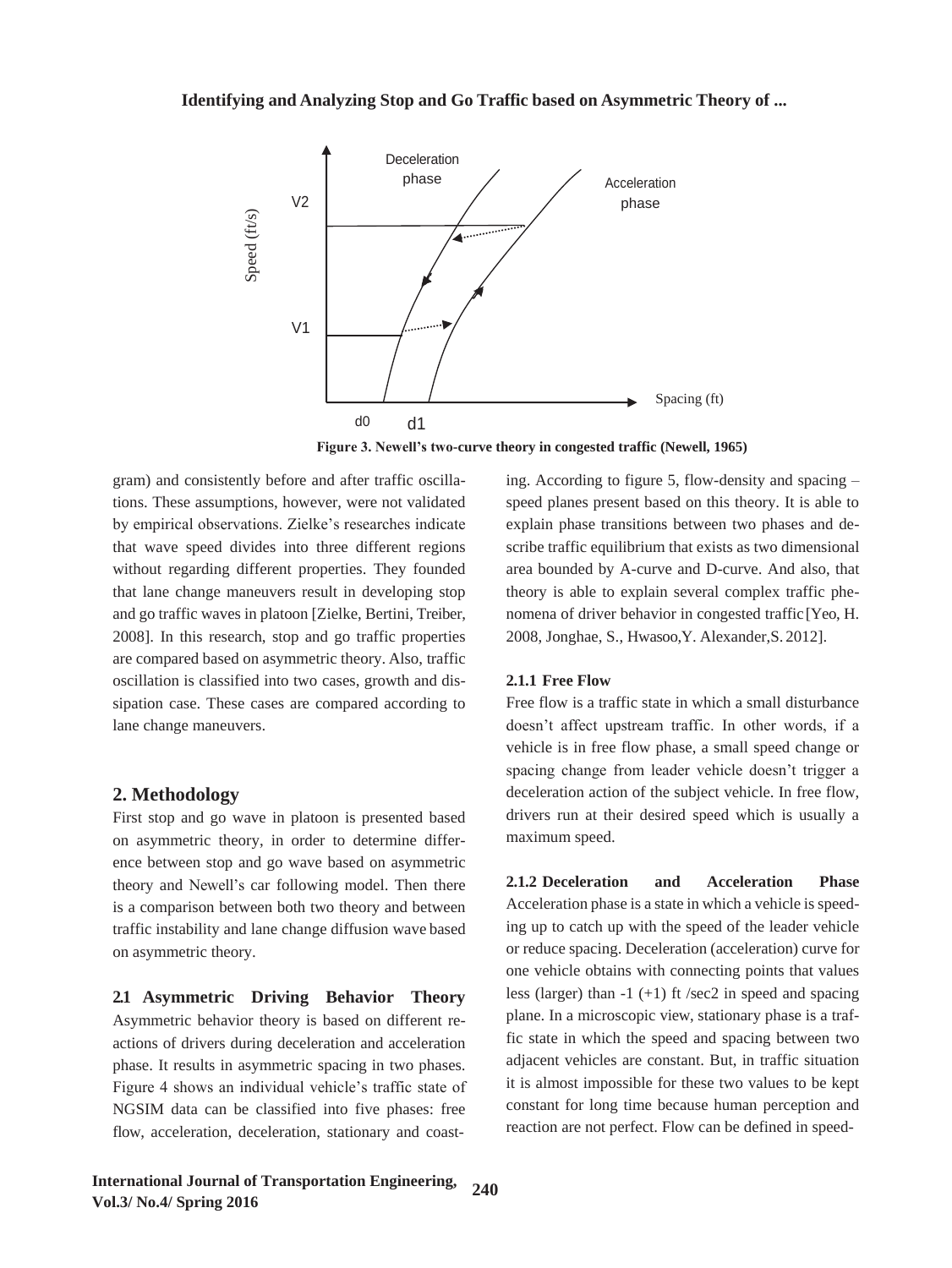





spacing plane when the following conditions are satisfied:

$$
\left|\frac{dS_n}{dt}\right| \le TH_s, \quad \left|\frac{dV_n}{dT}\right| \le TH_v \tag{1}
$$

TH $_{\rm s}$ : The spacing thresholds is 5 m. TH<sub>v</sub>: The speed thresholds is within  $3 \text{ km/h} \sim 5 \text{ km/h}$ .  $\frac{dS_n}{dt}$ : change of vehicle's spacing

 $\frac{dV_n}{dT}$ : change of vehicle's speed

# **2.1.3 Coasting Phase**

In coasting phase vehicle keeps constant both speed and spacing and acceleration value ranges from -1 to 1 ft/ sec<sup>2</sup>. Coasting is defined as a phase in which a vehicle keeps its speed but spacing is being reduced or enlarged by the leader vehicle's deceleration or acceleration between A/D curve. Every car-following model is used to explain the dependency of the follower vehicle trajectory, and its position at time t, to leader vehicle. According to figure.6, if leader vehicle (n-1), moves with constant speed (v), the follower vehicle must move with constant speed (v), too. Spacing between follower and leader vehicles at the time (t) can be changed, but if the freeway was homogenous, the spacing must be constant

at approximately Sn; however, it can be varied for different types of vehicles. In this case, all the vehicles are considered as the same type. According to figure 7.1, in the Newell`s model, when a leader vehicle changes its speed from v to v', the disturbance wave by speed of  $d^{i}/\tau$ , will be sent to follower vehicle. This process results in an increase in acceleration of follower vehicle. In this model,  $d_i$ ,  $\tau_i$  are considered constant and independent of speed. According to figure 7.2, these characteristics result in linear relationship between speed and spacing  $s^i = d^i + \tau^i v$ .

# **2.2 Stop-and-Go traffic Based on Asymmetric Theory**

#### **2.2.1. Generating stop-and-Go Wave**

According to figure.8, instability of traffic flow and lane change maneuvers stop-and-go waves can begenerated in unstable traffic which is near D-curve in congested traffic; also lane changing may cause stop-and-go waves as illustrated in figure 8. But, the instability invoked in stop-and-go traffic is relatively small and cannot be propagated upstream unless the following traffic is also near D-curve; while the effect by lane changes are greater, and can propagate even the following traffic is not near the D-curve.

Figure 9 shows vehicle trajectories in congested traf-

**241**

**International Journal of TransportationEngineering, Vol.3/ No.4/ Spring 2016**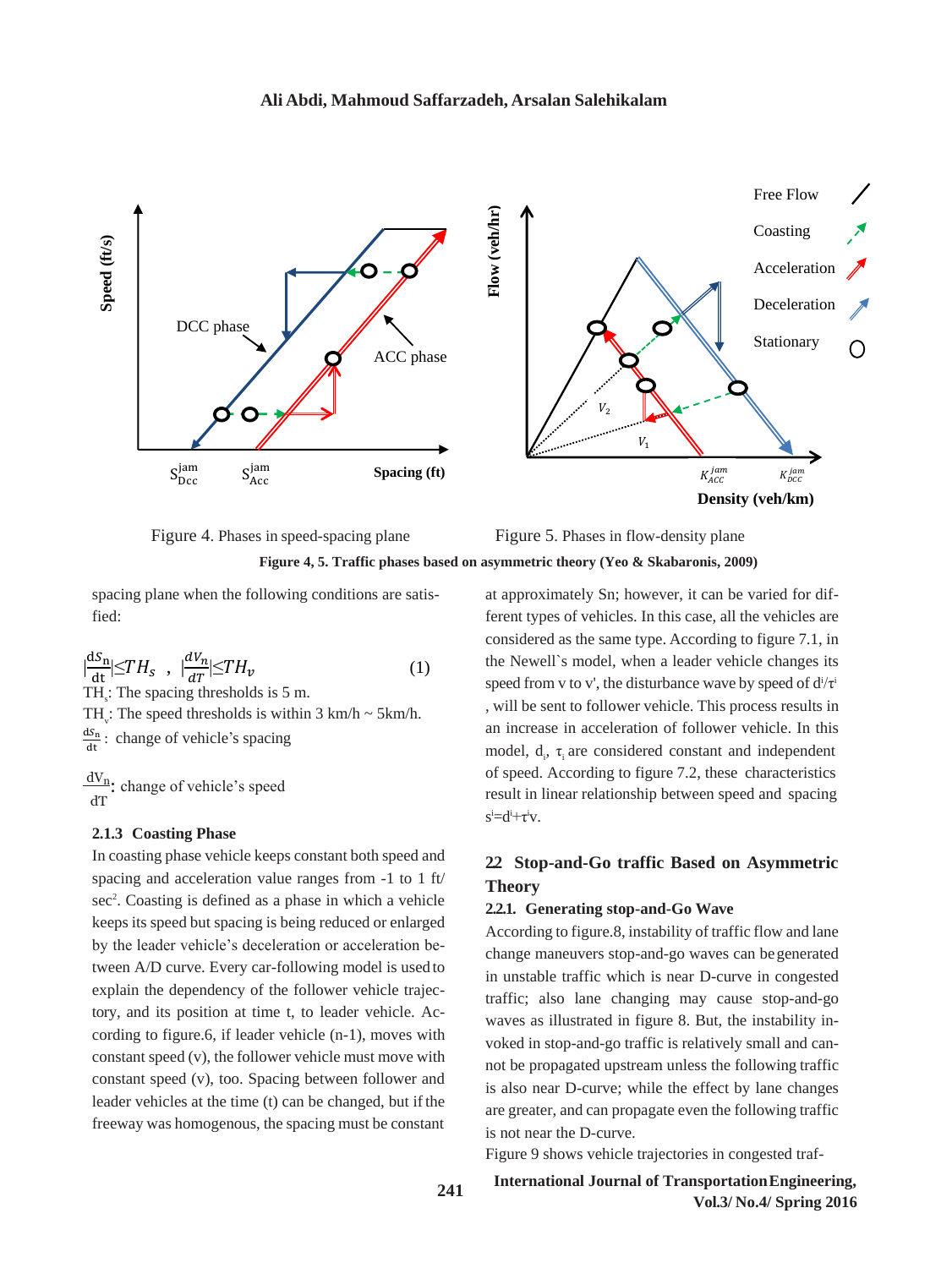

Figure 7.1. Figure 7.2. Linear approximate for vehicle trajectory The relationship between spacing and speed



**Figure 7. Newell's car following model (Newell, 1965)**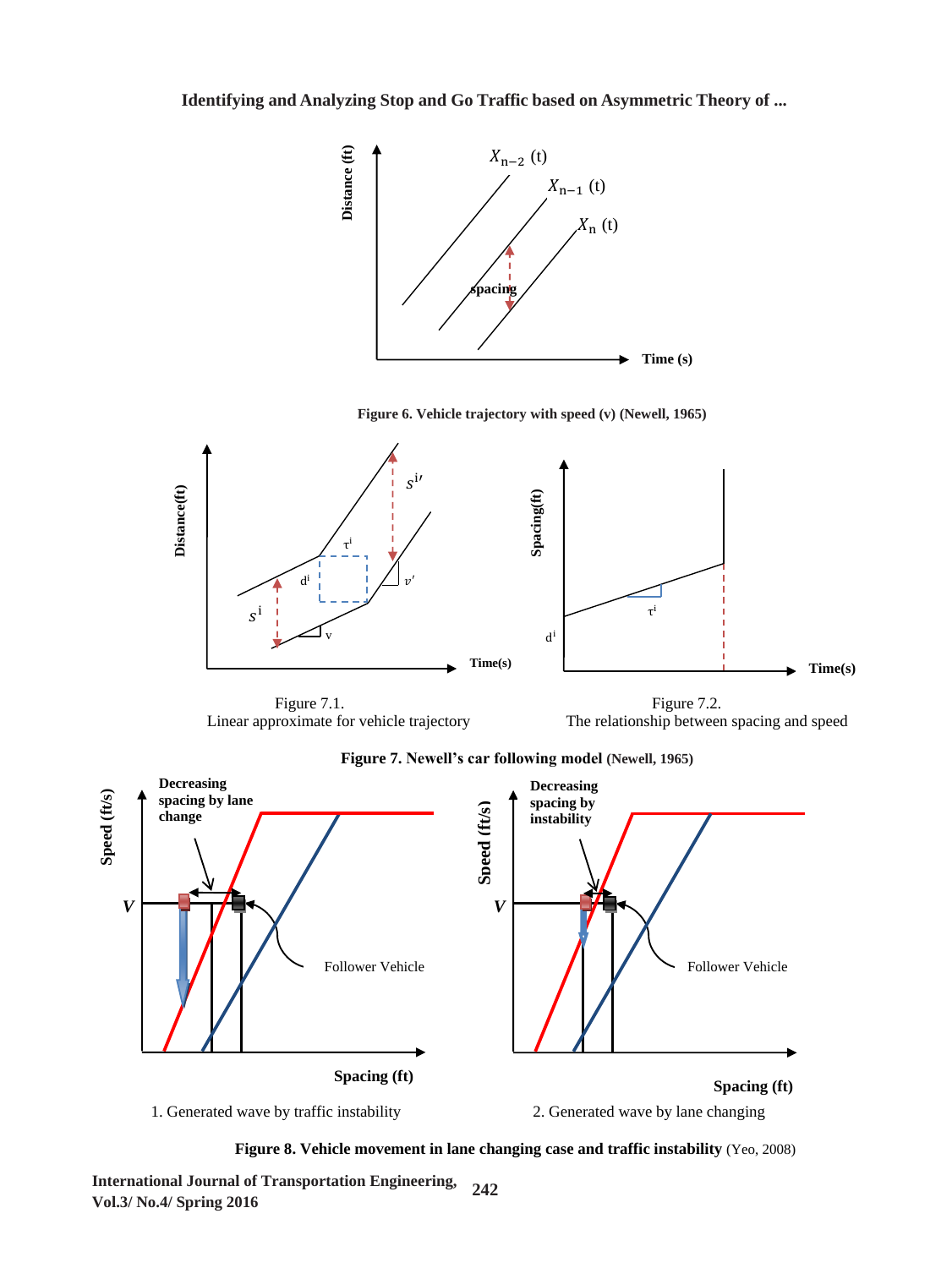fic and illustrates the generation of stop-and go waves. Figure 8.1 shows the example of stop-and-go generation by instability in congestion. In this case, the waves generated are short-lived with minimal impact. Figure

8.2 shows the generation of waves due to lane changing. Before and immediately after the incoming lane changes, following drivers have to decelerate to yield space to the lane changing vehicle generating stop-andgo waves. This is the reason why stop-and-go waves are frequently observed to be formed near on-ramp merging areas.

#### **2.2.2 Growth**

The mechanism of the growth that focuses on the amplification of the waves is basically same with the one of generation. According to figure 10, when stop and go traffic is near D-curve, driving in small spacing and speed drop, a small disturbance can propagate more speed drop to upstream. As long as the upstream traffic is near D curve, stop and go traffic grow and propagate to upstream. In other words, stop and go traffic waves, ACC – DCC, diverge from others. According to figure 11, the mechanism of the dissipation is shown that it is similar to the growth stop-and-go traffic, but stop and go traffic waves, ACC DCC, converge fromothers.

#### **2.3 Lane Changing Maneuvers**

When a vehicle has lane changing maneuver incongestion traffic, decreasing safe spacing results in absorbing stop and go wave effect by follower vehicle and decreasing speed drop. When safe spacing is enough, vehicle platoon increases its speed that results in developing traffic oscillation toward traffic upstream.

#### **2.3.1 Determine platoon size**

Based on Suh's researches, if platoon size becomes bigger, it may be possible to include heterogeneous traffic in one platoon and traffic variables extracted from the program represent average value of mixed traffic state. In order to find lane change maneuvers and grow stop and go waves, we should select platoon size from 1 to 9 vehicles. For these reasons, we selected a proper platoon size of three vehicles per platoon for NGSIM data.

#### **2.3.2 Draw Trajectory Line**

Based on Ahn's researches, the driver has 12-second anticipation period in a lane change. If a lane change occurs before the stop-and-go wave, the driver can be affected by the perturbation. According figure 12, follower trajectory determines during 12 sec prior and posterior to the point.

# **2.3.3 Draw an Imaginary Trajectory on the Downstream**

Based on Ahan's researches, lane change maneuvers of follower driver is during 12-second anticipation period. If lane change maneuvers occur in downstream, downstream wave influences follower vehicle behavior.





**243**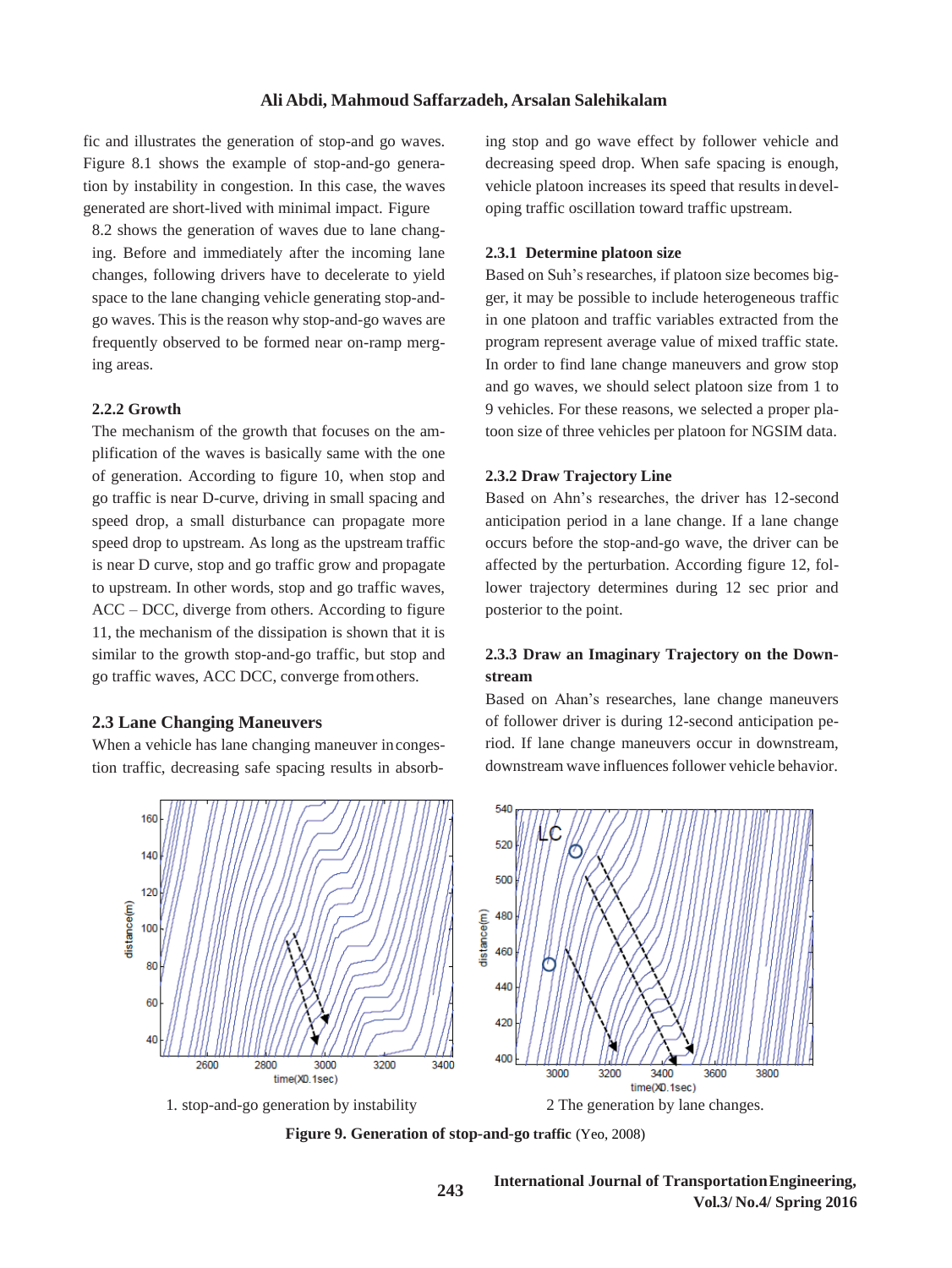

**Figure 11. Life cycle of dissipation stop-and-go traffic** (Yeo, 2008)

Based on these reasons, imaginary trajectory is determined by shifting the trajectory line as much as the anticipation period. Also, average wave speed is applied about 16kph.

#### **2.3.4 Separate the Time Window**

Based on Ahan's researches, incoming and outgoing lane change effects are different each other in the time window. Once the driver enters a stop-and-go wave, his/her driving behavior is independent of whether the outgoing lane changes occur or not. Hence, the time window is divided into two regions due to the separation of the affected area of incoming and outgoing lane changes.

#### **2.3.5 Assign a Value to Lane Changes**

It is assigned a positive value  $(+1)$  to an incoming lane changes, whereas the outgoing lane changing vehicle is assigned as a negative value (-1). Finally, it is founded that count all lane changes and sum up to find the net lane changes inside the searching window.

# **1. Analysis of Results**

# **3.1 Comparing Acceleration and Deceleration Wave Speed Based on Two Theories**

According to figure 13, acceleration and deceleration phases are analyzed based on Newell's and asymmetric theory in space-time curve. It shows both accel-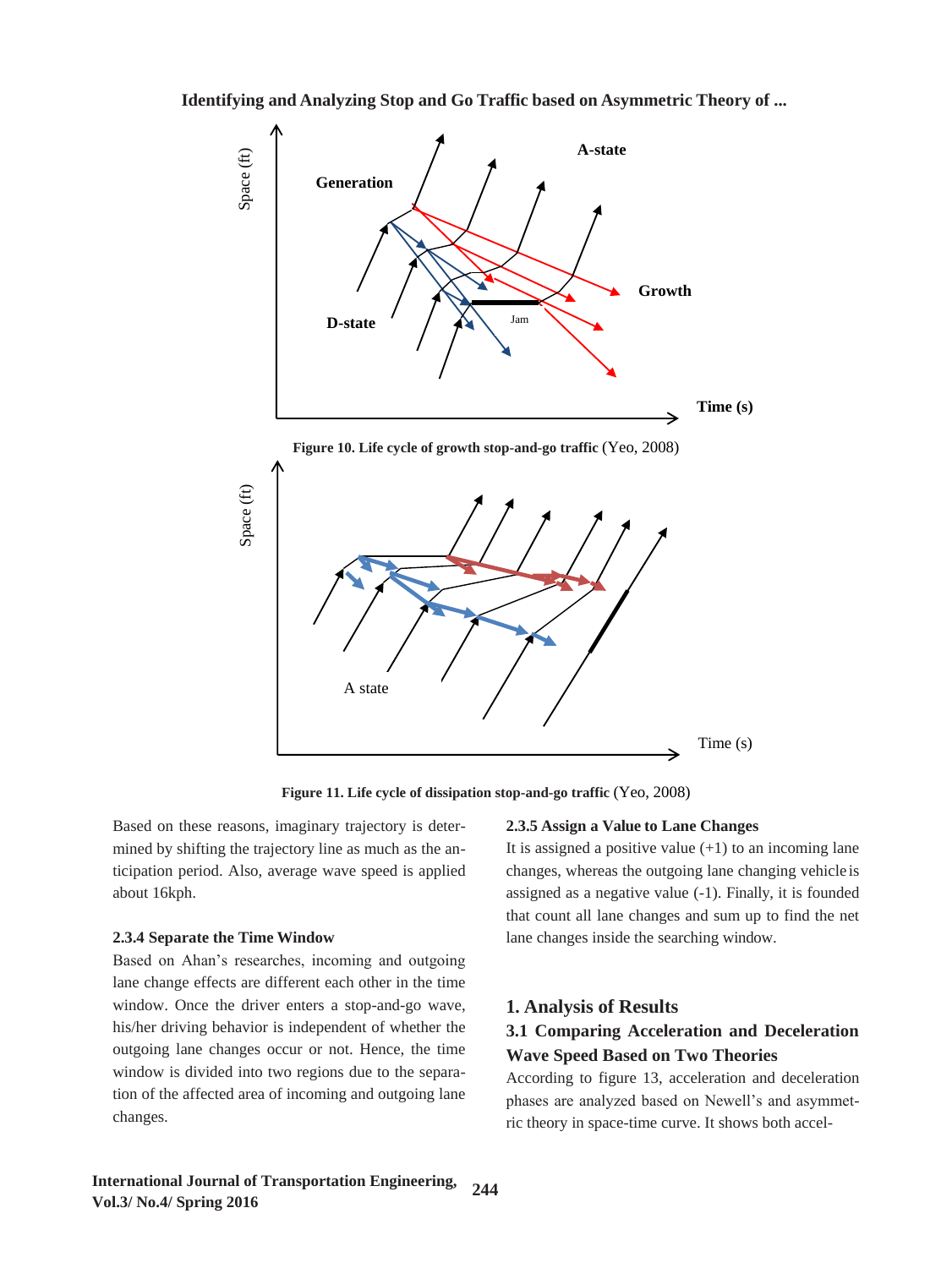

 **Figure 12. Influencing period of lane changing maneuvers (36sec time window) (**Suh and Yeo, 2011)

eration and deceleration processes. There is a comparison between the trajectories of the new theory (solid lines) with the ones (dotted lines) from Newell's simplified car-following theory (2002) which conforms to LWR theory. If vehicle starts from state '1' on D-curve with short spacing and the leader vehicle accelerates, the spacing will be enlarged until the vehicle reaches to point '3' on A-curve. From this point, the follower vehicle will change driving mode to acceleration. After securing sufficient spacing for

the new speed, it will speed up and reach state '4'. The vehicle can stay on state '4' until the lead vehicle changes its speed, so state '4' can be an equilibrium point on A-curve. If the lead vehicle starts braking, the subject vehicle will not start deceleration until it reaches D-curve. Passing D-curve, it will start deceleration and find a new equilibrium at point '1'. As shown in figure 13.1, in phase transition, the wave speed w is slower than the one in LWR theory denoted as w'.



**245**

**Figure 13. Transition between traffic phases** (Yeo, 2008)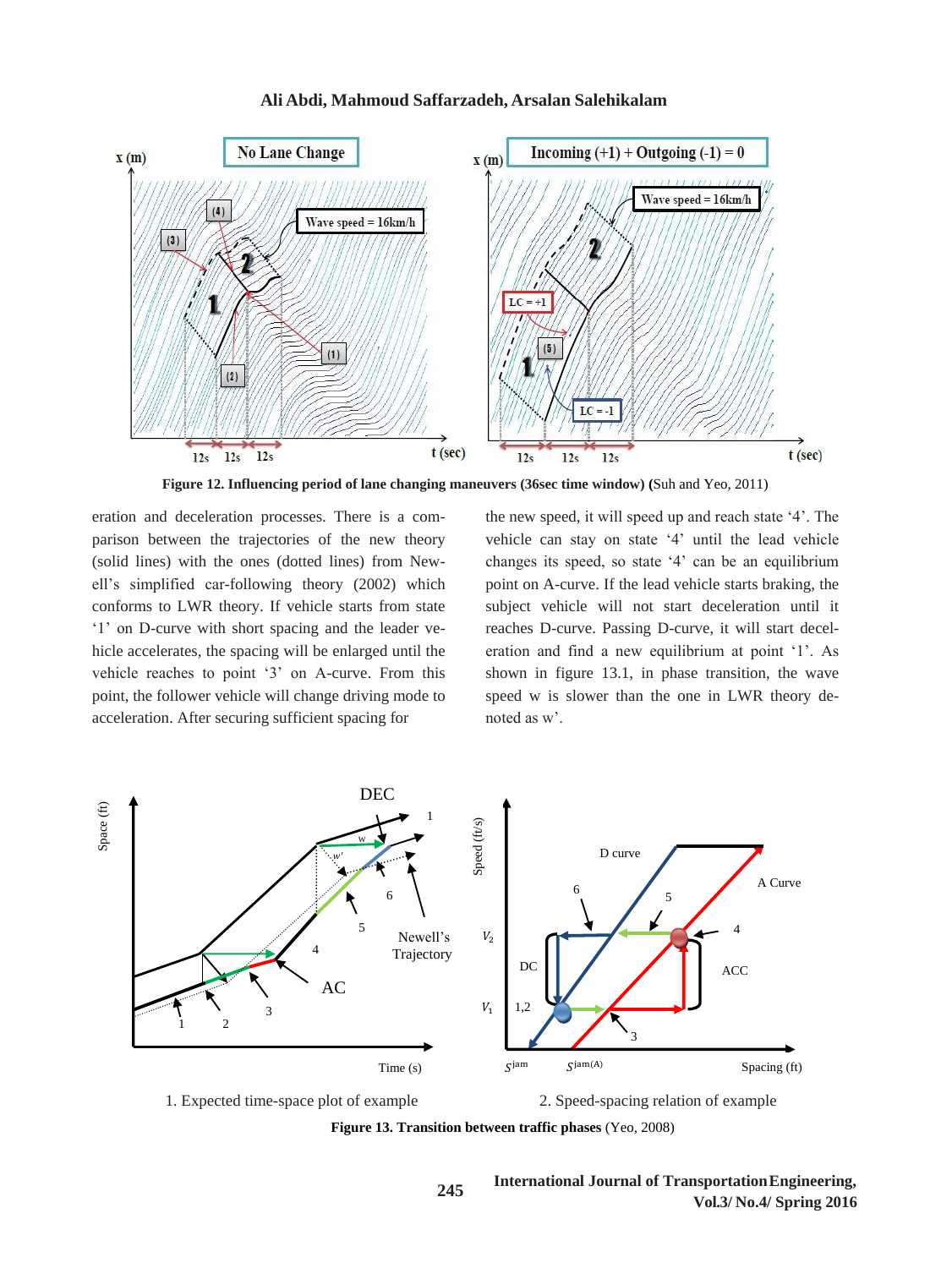**3.2 Stop-and-Go Waves of Traffic Instability**  According to figure 14, results of analyzing NGSIM data presents based on asymmetric theory traffic state changes before and after meeting a stop-and-go wave. It shows how the traffic state changes in fundamental diagram for two cases of stop-and-go wave; growth and dissipation. In stop-and-go waves' growth case as shown in figure 14.1, traffic state is near D-curve before the platoons enter the stop-and-go wave. As they cross the wave, traffic state moves to near A-curve in fundamental diagram. It implies that stop-and-go waves grow when they propagate in D-state traffic (Traffic state near D-curve), and after the passing, the state changes to Astate (Traffic near A-curve).According to figure 14.2, in the other case of stop-and-go wave's dissipation, traffic states move from A-state to D-state. In other words, stop-and-go waves dissipate when they meet the entering A-state traffic, and A-state traffic absorbs impacts from stop-and-go wave and moves to D-state traffic. It is also noticeable that traffic absorbs impacts from stop-and-go wave and moves to D-state traffic. It is also noticeable that after passing dissipating stop-andgo wave, the traffic state again changes to D-state, in which they can foster stop-and-go waves. This can explain the periodic appearance of stop-and-go waves in congested traffic, which is frequently observed.

Figure 15 shows a detail mechanism of how this happens. It shows a vehicle movement in growth case in speed-spacing plane and time-space plane. If the traffic state of vehicle n is near D-curve. Then, leader vehicle

(n-1) starts decreasing the vehicle speed, and the following driver has a deceleration coasting time. So, distance gap to the leader vehicle is reduced. However, the follower cannot help braking to avoid the collision. If the leader vehicle starts acceleration after passing the wave, the following driver keeps the new speed (vn') for a period of time (i.e. acceleration coasting time) until the spacing becomes wide enough. When the follower finds that the spacing is big enough to avoid additional braking, he/she also starts accelerating. Through these procedures, the traffic state after passing moves to near A-curve.

According to figure 16, since drivers are near A-curve before meeting a stop and-go wave, they have a margin of gap to absorb impacts (gap reduction) of stopand-go wave. If possible, people are unwilling to reduce speed of vehicle, and drivers keep coasting with the same speed. Finally, traffic state moves to D-state, or even if they have to decelerate, the impact (speed drop and the period) is much less than the other case, which results in the dissipation of stop-and-go waves. In spite of a small perturbation of leader vehicle, the nth vehicle does not decrease vehicle speed since he has a large gap to offset the effect of perturbation. He does not brake but accept the small gap. In the speed-spacing plane, vehicle moves to near D-curve due to the leader vehicle's perturbation. Therefore, in dissipation case, the traffic that passes a stop-and-go wave becomes unstable. Accordingly, the results obtained coincide with the asymmetric traffic theory.



 **Figure 14. Traffic state transition of a platoon before and after passing stop-and-go wave (**Suh and Yeo, 2011)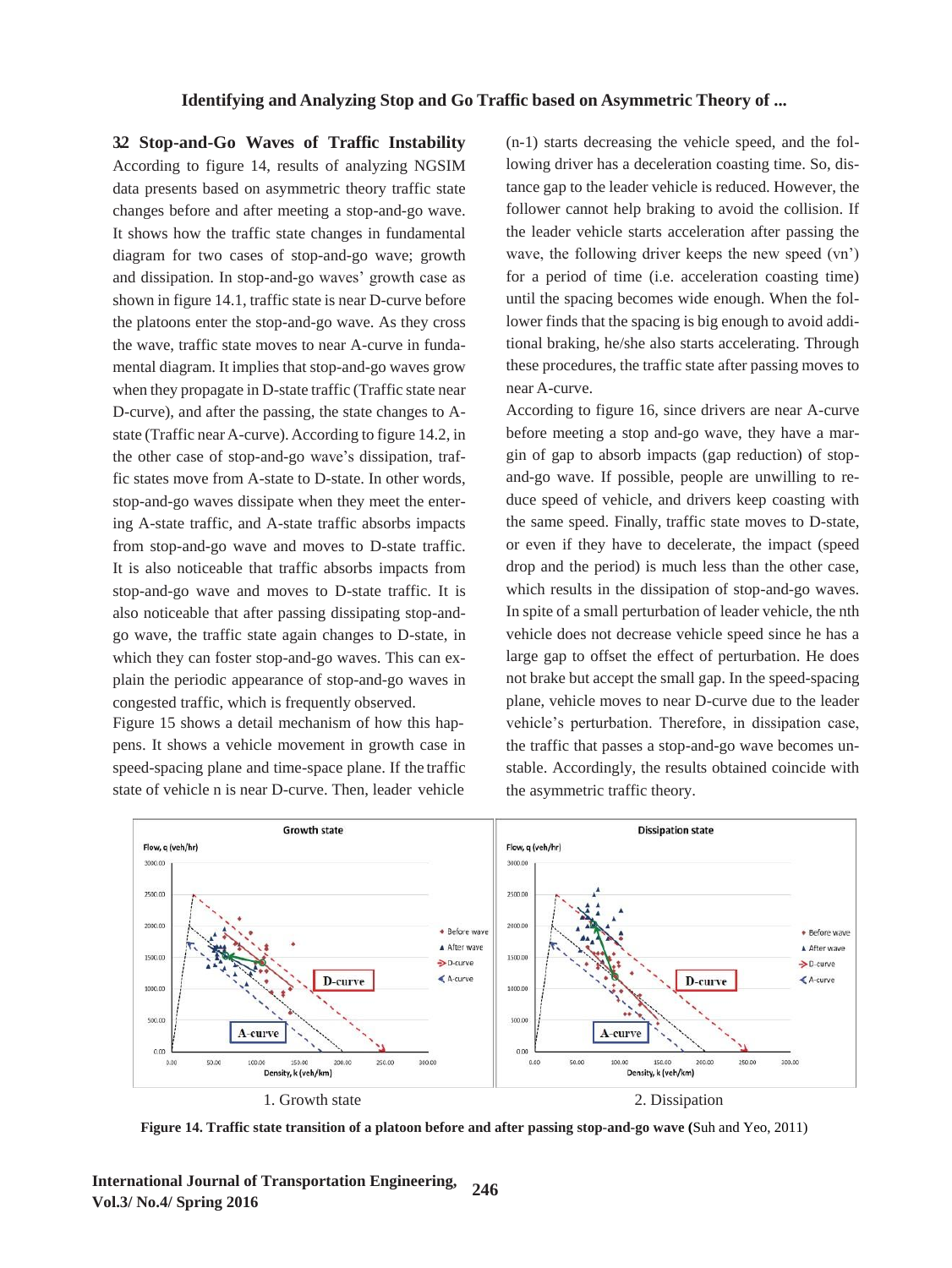

**Ali Abdi, Mahmoud Saffarzadeh, Arsalan Salehikalam**

**Figure 15. Vehicle movement of growth case (**Suh and Yeo, 2011)



**Figure 16. Vehicle movement of dissipation case (**Suh and Yeo, 2011)

**3.3 Stop-and-Go Waves of Lane Changing** 

According to fig.16, lane changing impacts on stopand-go waves are studied using 36 sec time window. Figure 17 compares the traffic states according to the net lane changes for growth and dissipation case. In all of the net lane changes, wave growth case occupies higher part in the flow-density plane than dissipation case for the same number of net lane changes. It means that if the traffic state is more stable, it is more probable that the wave develops into dissipation than growth. According to figure 18, if a lane changing vehicle come in the target lane as nth vehicle drives a large spacing,

near A curve in speed-spacing plane, the gap has almost halved due to the new incoming vehicle and the follower's gap suddenly drops. Finally, stop-and-go wave grows in platoon. Consequently, as the net lane changes increases, even a very stable traffic can be developed into growth state of stop-and-go wave. Gap becomes wider as a result of outgoing lane changing vehicles. Then, drivers are able to follow more comfortably. Nevertheless, even if outgoing lane changes occur, a very precarious traffic causes growth of stop-and-go waves. In this situation, stability of traffic gets poor and the positive effects of outgoing lane changes on follow-

**International Journal of TransportationEngineering, Vol.3/ No.4/ Spring 2016**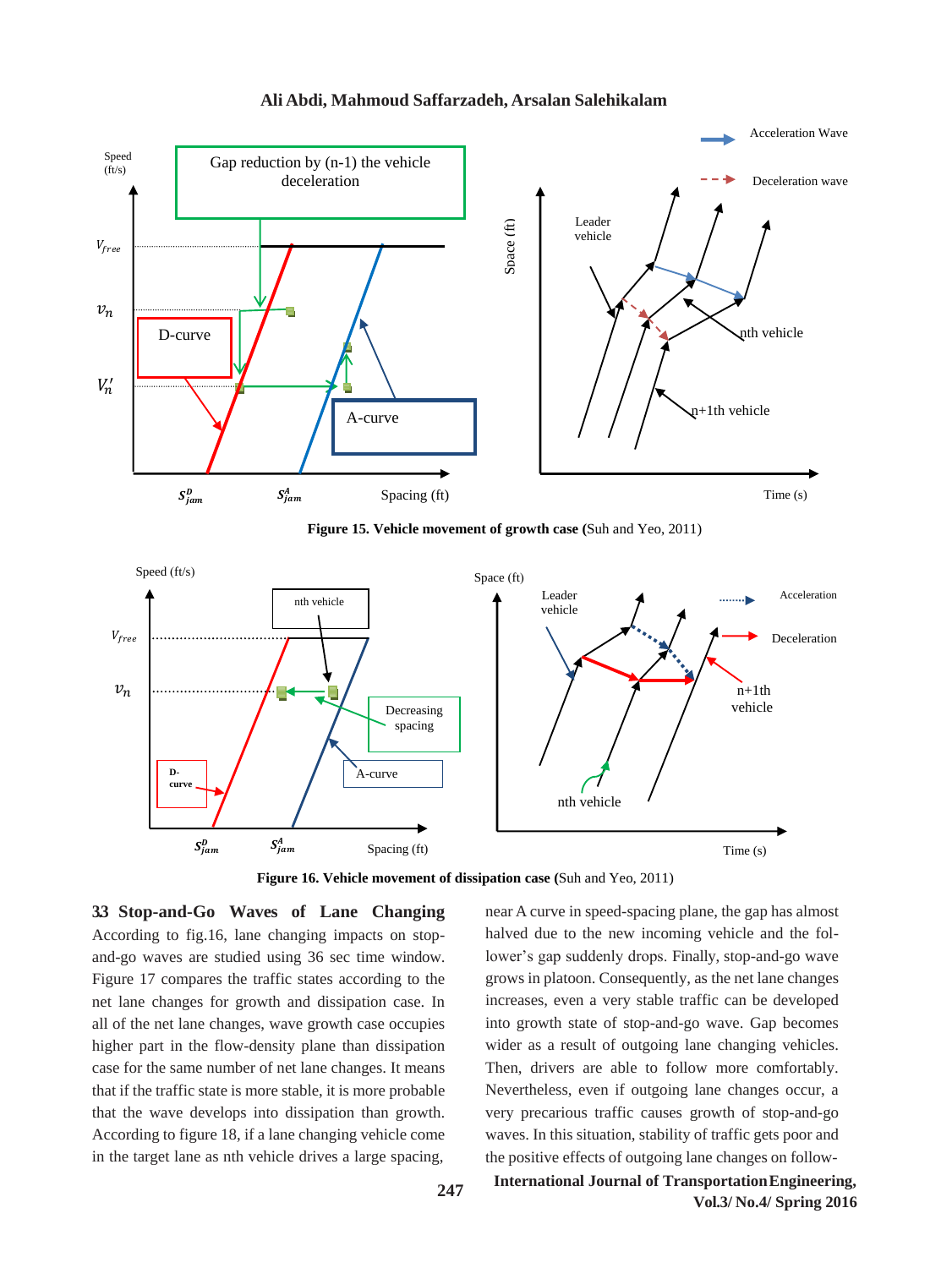## **Identifying and Analyzing Stop and Go Traffic based on Asymmetric Theory of ...**



 **Figure 17. Lane changes and stop-and-go waves (**Suh and Yeo, 2011)

ing traffic are cancelled out. In dissipation case, it has a similar aspect with the growth case. As the net lane changes increase, traffic state developed into dissipation also moves downward in fundamental diagram.

About dissipation case, when go out to otherlanes, wave in platoon dissipate because of increasing spacing and driving nearAcurve, free speed.In comparing, when a vehicle comes in target lane, spacing decreases between follower and leader vehicles. But wave effect in platoon absorbs and dissipates because of enough safe spacing. According to results of lane changing movements, because spacing isn't enough, wave growsin platoon as coming in or going

out target line in congestion traffic condition that resultsin increasing or decreasing spacing. In free speed condition, because spacing is enough, wave effects absorb and dissipate in follower platoon while both coming in and going out target line.According to figure 19, comparing between both growth and dissipation cases in change lane maneuvers indicate following results. In all of the cases, wave growth case occupies higher flow – density diagram, near D curve and wave dissipation case occupies lowerflow – density diagram, A curve. Also, increasing lane changing maneuvers results in trending growth and dissipation wave cases to lower part of fundamental diagram.



 **Figure 18. Vehicle movement in lane changing case (**Suh and Yeo, 2011)

**International Journal of Transportation Engineering, Vol.3/ No.4/ Spring 2016 248**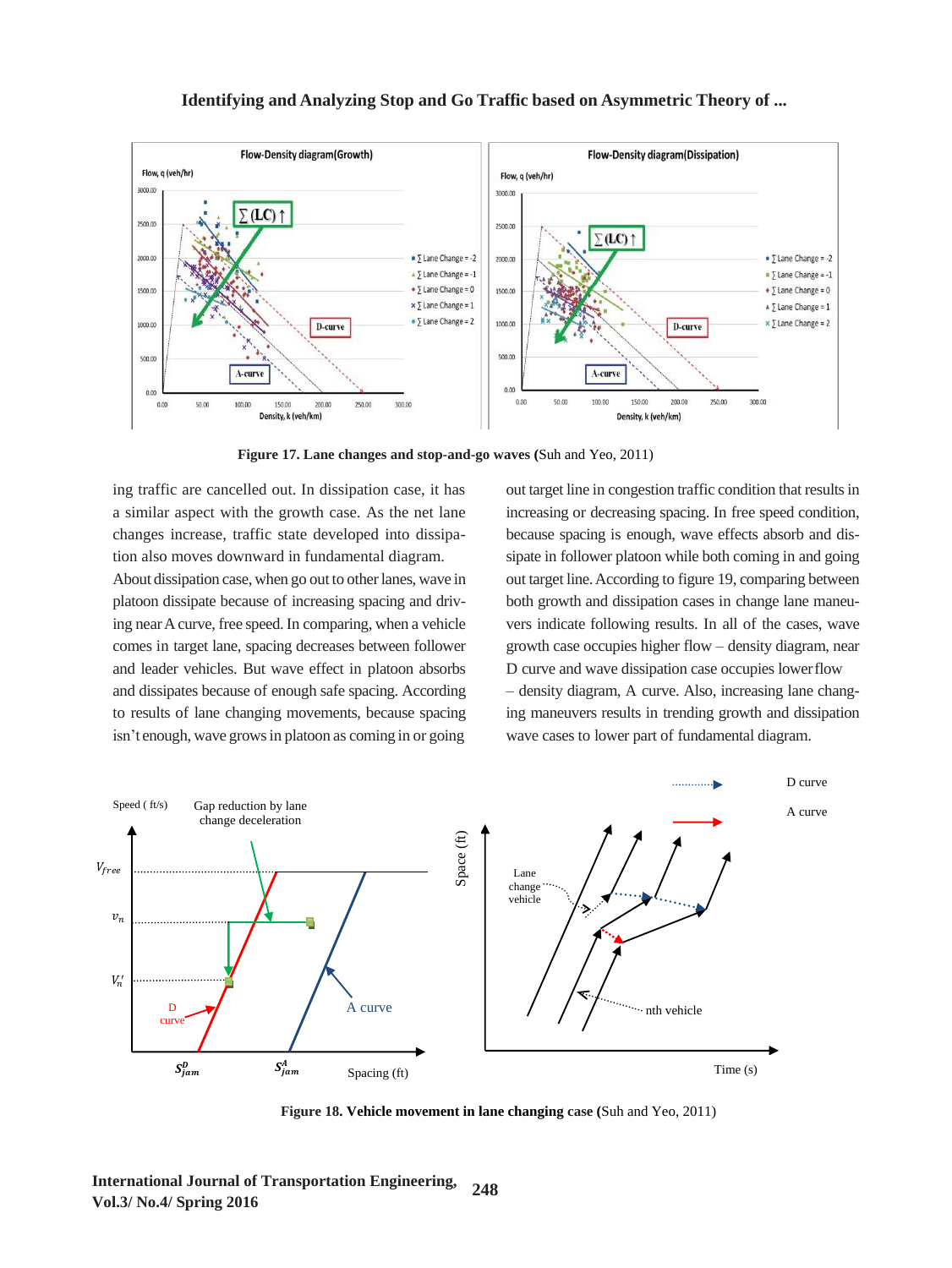



**Figure 19. Comparison of growth and dissipation under same net lane changes (**Suh and Yeo, 2011)

# **2. Conclusions**

Stop and go traffic commonly observed in congested freeway traffic results in traffic oscillation. In order to model stop and go traffic phenomena, many traffic theorists have adopted theories from other fields such as fluid mechanics and thermodynamics or car following models based on kinematic. Because of numerous parameters, their efforts to model the traffic at a microscopic level haven't been successful yet. Also, it isn't found relation to growth and dissipation of stop-and-go waves and the total number of lane changing maneuvers. In order to overcome the limitations of the existing theories, a microscopic asymmetric traffic theory is proposed based on analysis of individual vehicletrajectories. According to the proposed theory, vehicle traffic

is classified into 5 phases: free flow, acceleration, deceleration, coasting, and stationary. The proposed theory suggests that traffic equilibrium exists as 2-dimensional area bounded by A-curve and D-curve, and explains phase transitions. Results indicate that coasting phase results in the smaller wave speed than Newell's car following model based on comparing stop and go traffic based on asymmetric theory and Newell's car following model. Asymmetric traffic flow theory is appliedto explain the stop-and-go traffic phenomenon. The lifecycle of stop-and go traffic is classified the generation, growth and dissipation of traffic waves. Resultspresent that traffic instability creates stop and go traffic near A, D curves. But it isn't developed toward upstream traffic because of being enough safe spacing. The lane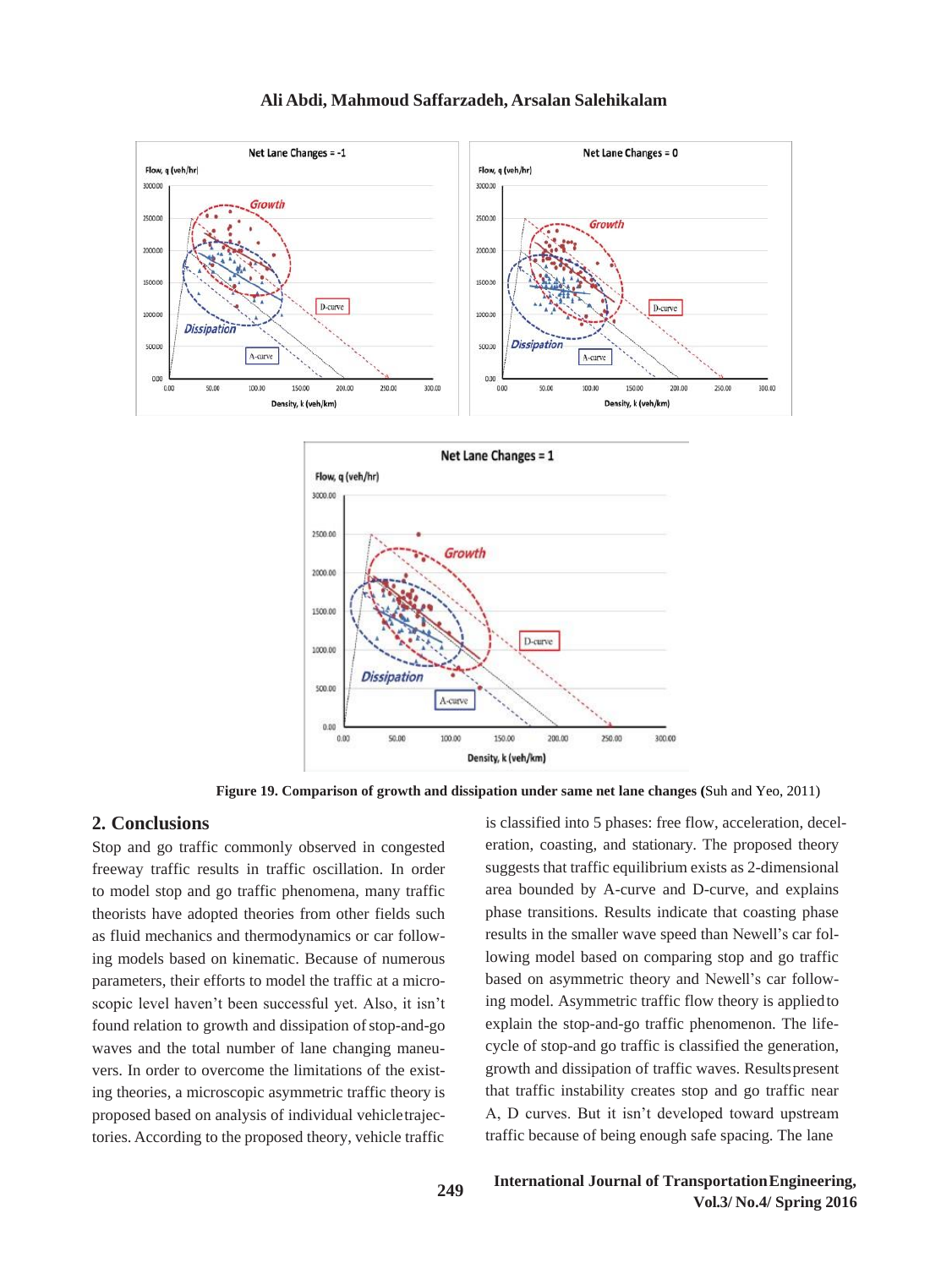## **Identifying and Analyzing Stop and Go Traffic based on Asymmetric Theory of ...**

changing maneuvers create a perturbation to congested traffic. Because safe spacing isn't enough, stop and go wave develops toward upstream traffic. If traffic is near A curve, stop and go wave dissipates because of safe spacing. To reflect the needs in identifying the impacts of the lane changing events on stop-and-go traffic,time window for searching lane changes and the net lane changes have been employed. Finally, the development and evolutionary characteristics of stop-and-go traffic have been observed according to the net lane changes. Moreover, traffic state transition by a stop-and-go wave has been investigated and the comparison between growing and dissipating waves has been conducted. The comparison result in the growth and dissipation indicated that under the same net lane changes, the regions of traffic state occupied in growing and dissipating wave are different in fundamental diagram. It is occupied higher fundamental diagram, near D curve, in growth condition. Although vehicle goes out from target lane and increasing safe spacing, but wave develops in platoon because of driving near D curve. Also, dissipation condition occupies the lower fundamental diagram, near A curve. However coming in target line of vehicle results in decreasing safe spacing but safe spacing is enough because of driving near Acurve.

# **3. References**

- Ahn, S. and Cassidy, M. (2007) "Freeway traffic oscillations and vehicle lane-change maneuvers", The 17th International Symposium on Transportation and Traffic Theory, Elsevier, New York., pp. 691-710.

- Bilbao-Ubillos, J. (2008) "The costs of urban congestion: estimation of welfare losses arising from congestion on cross-town link roads", Transportation Research Part A, 42 (8), pp.1098–11082- Authors of the paper, Date, Title of the paper, Conference Title, pp.256-300.

- Daganzo, C. F. (1997) "Fundamentals of transportation and traffic operations", Transportation Research Part B, Vol. 33, pp. 366-379.

- Del Castillo, J.M. (2001) " Propagation of perturbations in dense traffic flow: a model and its implications", Transportation Research Part B Vol. 35, pp. 367-389.

- Daganzo, C.,F. (2006) "In traffic flow, cellular automata = kinematic waves", Transportation Research Part B, Vol. 40, pp. 396-403.

- Edie, L.C. (1965) "Discussion of traffic upstream measurements and definitions", Proceedings of The Second International Symposium on The Theory of Road Traffic Flow London, pp. 139-154.

- Forbes, T.W. (1963) "Human factor consideration in traffic flow theory", Highway research Record 15, pp. 60-66.

- Foote, R. S. (1965) "Single lane traffic flow control", Proceedings of The Second International Symposium on The Theory of Road Traffic Flow, London, pp. 84-103.

- Gipps, P. G. (1981) "A behavioural car-following model for computer simulation", Transportation Research Part B, Vol. 15, pp. 106-111.

- Jonghae,S., Hwasoo,Y. and Alexander, S. (2012) "A Study on the Wave Development And Evolution Characteristics of Stop-and-Go Traffic", The 91th Annual Meeting Transportation Research Board Washington, DC. pp. 176-140

- Koshi, M., Kuwahara, M. and Akahane, H. (1992) "Capacity of sags and tunnels in Japanese motorways", ITE Journal (May issue), pp. 17–22.

- Kerner, B.S. and Rehborn, H. (1996a) "Experimental features and characteristics of traffic jams", Physical Review E Vol. 53, pp. 1297-1300.

- Kerner, B.S. and Rehborn, H. (1999) "Theory of congested traffic flow: self-organization without bottlenecks", Proceedings of the 14th International Symposium on Transportation and Traffic Theory, Pergamon, New York, pp.147–171.

- Kerner, B. (2004) "Three-phase traffic theory and highway capacity", Physica A 333,pp.379-440.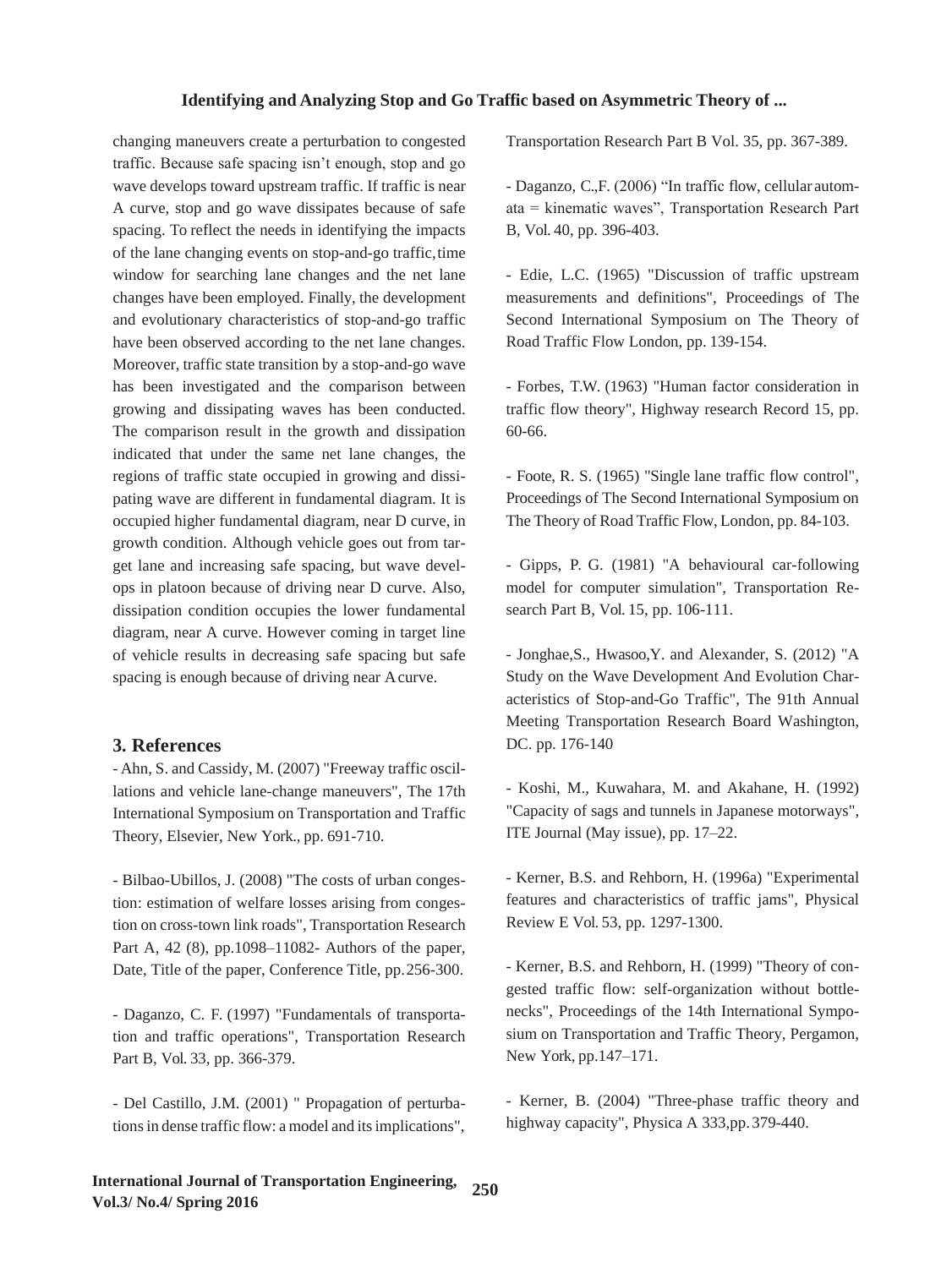- Kim, T., Zhang, H.M. (2004) "Gap time and stochastic wave propagation", 2004 IEEE Intelligent Transportation Systems Conference, pp. 88-93.

- Lighthill, M.J., Whitham, G.B. (1955) "On kinematic waves: II. A theory of traffic flow on long crowded roads", Proceedings of the Royal Society, London, Ser.A 229 1178, pp. 317–345.

- Laval, J. A. (2005) "Linking synchronized flow and kinematic wave theory. In: Schadschneider, A. and Poschel, T., Kuhne, R., Schreckenberg, M., Wolf, D. (Eds.)", Traffic and Granular Flow '05. Springer, pp. 521–526.

- Laval, J. A. and Daganzo, C. F. (2006) "Lane-changing in traffic streams", Transportation Research Part B, 40 (3), pp. 251–264.

- Laval, J. A.(2006)" Stochastic processes of moving bottlenecks: Approximate formulas for highway capacity", Transportation Research Record 1988, pp. 86–91.

- Laval, J.A. and Leclercq, L. (2010) "A Mechanism to describe the formation and propagation of stop-andgo waves in congested freeway traffic", Philosophical Transactions of The Royal Society A., 368(1928), pp. 4519-4541.

- Ma, T. and Ahn, S. (2008) "Comparisons of speedspacing relations under general car following versus lane changing", Transportation Research Record: Journal of the Transportation Research Board, No. 2088. pp. 138-147.

- Newell, G. F. (2002) "A Simplified car-following theory: a lower order model", Transportation Research Part B, Vol. 36, pp. 196-205.

- Nagel, K. and Nelson, P. (2005) "A critical comparison of the kinematic wave model with observational data", Transportation and Traffic Theory, Proceedings of the 16th International Symposium on Transportation and Traffic Theory, pp. 145-163.

- Richards, P.I. (1956) "Shock waves on the highway", Operations Research 4, pp.42–51.

- Suh, J. (2009) "A study on the Wave Characteristics of Stop-and-Go Traffic", Master Dissertation, Department of Civil and Environmental Engineering, KAIST. pp.1325-1334

- Suh, J., & Yeo, H. (2011) "A Study on the Wave Development and Evolution Characteristics of Stopand-Go Traffic", In Proceedings of the Eastern Asia Society for Transportation Studies The 9th International Conference of Eastern Asia Society for Transportation Studies, pp. 340-340.

- Yeo, H. (2008) "Asymmetric Microscopic Driving Behavior Theory, Doctoral Dissertation, Department of Civil and Environmental Engineering", University of California, Berkeley, U.S.A. pp.150–31

- Yeo, H. and Skabardonis, A. (2009) "Understanding stop-and-go traffic in view of asymmetric traffic theory", Transportation and Traffic theory 2009: Golden Jubilee, Springer, pp. 99-115.

- Zielke, B.A., Bertini, R.L. and Treiber, M. (2008) "Empirical Measurement of Freeway Oscillation Characteristics: An International Comparison", Transportation Research Record: Journal of the Transportation Research Board, No. 2088. pp. 57-67.

- Zheng, Z., Ahn, S., Chen, D. and Laval, J. (2010) "Freeway Traffic Oscillations: Microscopic Analysis of Formations and Propagations using Wavelet Transform", The 19th International Symposium on Transportation and Traffic Theory, pp. 812-542.

- Zheng, Z., Ahn, S., Chen, D. and Laval, J. (2011a) "Applications of wavelet transform for analysis of freeway traffic: bottlenecks, transient traffic, and traffic oscillations", Transportation Research Part B 45 (2), pp. 372–384.

Zheng, Z., Ahn, S., Chen, D. and Laval, J.A. (2011b) "Freeway traffic oscillations: microscopic analysis of formations and propagations using wavelet transform", The 19th International Symposium on Transportation and Traffic flow Theory, pp. 717–731.